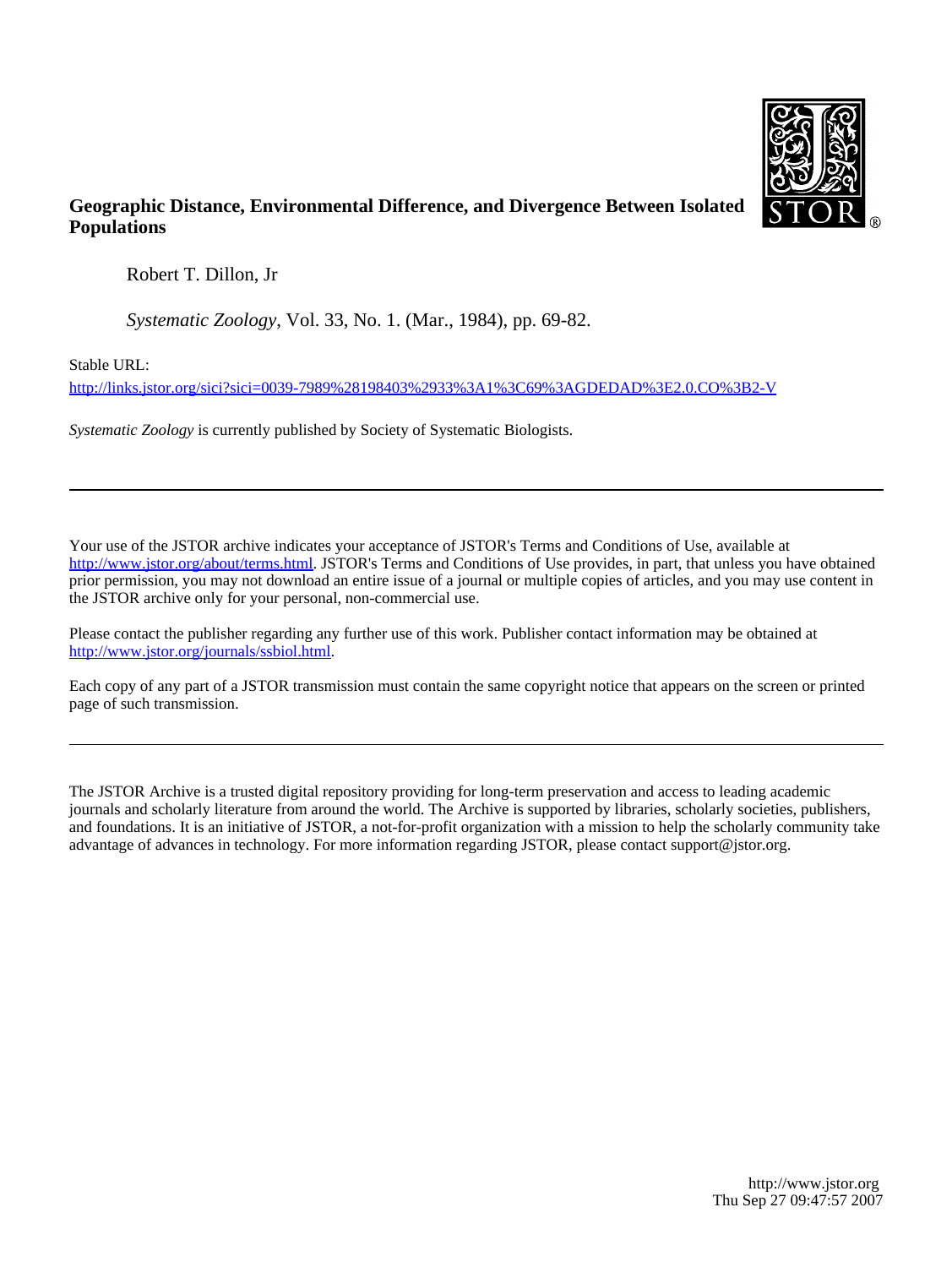# GEOGRAPHIC DISTANCE, ENVIRONMENTAL DIFFERENCE, AND DIVERGENCE BETWEEN ISOLATED POPULATIONS

ROBERT T. DILLON, IR.<sup>1</sup>

Department of Biology, University of Pennsylvania, Philadelphia, Pennsylvania 19104; and Department of Malacology, Academy of Natural Sciences, Philadelphia, Pennsylvania 19103

Abstract.-Evolutionary theory predicts that population divergence should be correlated with both geographic distance and environmental difference. This prediction was tested using **25**  populations of Goniobasis proxima (Say), a snail restricted to small creeks in the piedmont and mountains of the southern Appalachians. Geographic distance was measured both over land and through water. Genetic difference was measured in three ways: an analysis of allozyme frequencies at seven polymorphic enzyme loci using gel electrophoresis, and two measures based on different variance components from **23** specially-screened morphological variables. Three measures of environmental difference were also calculated: one based on 11 water chemical variables; a second based on standardized water chemical variables plus four physical and biological variables; and a third based on diatom floral similarity. The correlations between all pairs of the resulting eight symmetric matrices were examined by calculating *K,* statistics and tested using permutation. Population divergence was found highly correlated with geographic distance by all measures. Morphological divergence was also correlated with environmental difference. Isolation may, however, have precluded a correlation between divergence in allozyme frequencies and environmental difference. Thus, allozyme divergence among isolated populations seems more a function of gene flow restriction or time since isolation than selection. [Geographic variation; natural selection; gene flow; genic-environmental covariation; snails; gastropods.]

A great body of evolutionary theory graphic distance and genetic divergence predicts that genetic divergence between has in fact been gathered in numerous pairs of populations should be positively studies, although methods of data analysis correlated with interpopulation distance have varied widely (review by Gould and and environmental difference (reviews by Johnston, 1972). Oneapproach has been the Felsenstein, 1976; Endler, 1977). The for- examination of autocorrelations among almer relationship is expected due to an in- lele frequencies at sites separated by varycreasing time fag between the origin of ing distances through graphs (Sokal and novel mutations and their spread to pop- Oden, 1978a, b; Jones et al., 1980). Patton ulations separated by greater distances. and Yang (1977) and Guries and Ledig The latter is an expected result of natural (1982) have calculated Pearson productselection. These two relationships are probably often confounded, because en- in symmetrical matrices of genetic and vironmental difference is likely to be cor- geographic distances, although the inde-<br>related with geographic distance. But if the pendence assumption is violated. Jones et strength of the divergence/distance and al. (1980) and Douglas and Endler (1982) divergence/environmental difference cor- have employed Mantel's (1967) Z statistics relations could be separately compared, for similar purposes. Fewer investigators some light would be cast on the relative have examined the relationship between contributions of selection and gene flow genetic divergence and overall environ-

has in fact been gathered in numerous pendence assumption is violated. Jones et restriction in promoting evolution. mental difference, perhaps due to the dif-Evidence of a relationship between geo- ficulty of measuring the environment. McKechnie et al. (1975) found a Pearson product-moment correlation between all Present address: Department of Biology, College entries in a matrix of Nei's genetic distances from butterflies and a matrix of en-

<sup>&</sup>lt;sup>1</sup> Present address: Department of Biology, College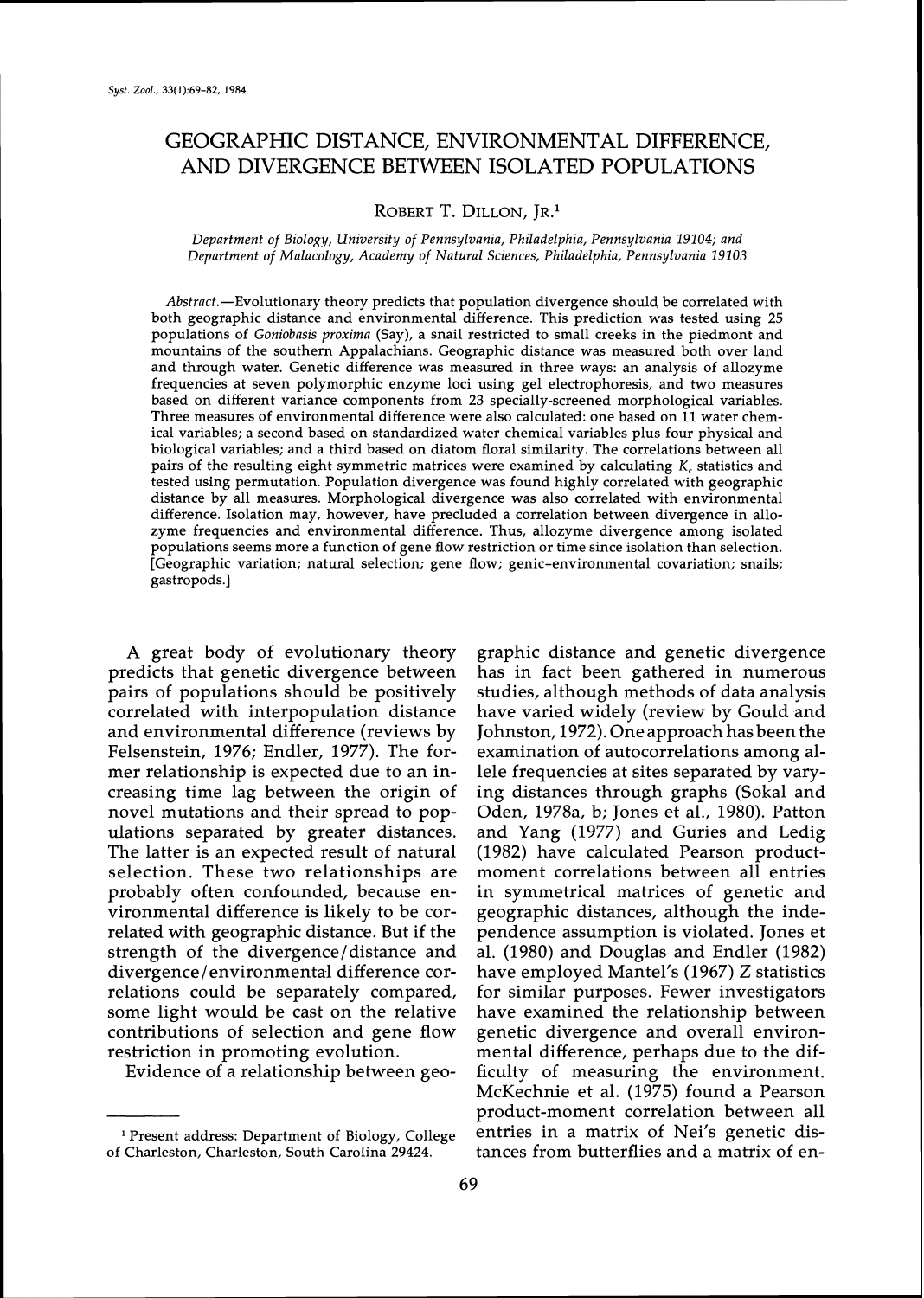vironmental differences. Douglas and Endler (1982) used Mantel tests to compare environmental with spot-polymorphism variation in guppies.

Recently, Dietz (1983) reviewed and evaluated the statistical methods that have been employed to estimate the association between pairs of distance matrices. She used permutation to test the significance of Mantel's Z, in light of Mielke's (1978) finding that Z is not asymptotically normal. She found that the power of the Mantel test varies greatly, depending on the specific distance measures used. The most consistently powerful test was one suggested by Hubert (1978) based on ranks and a component of Kendall's tau statistic,  $K_c$ .

The purpose of this study is to test evolutionary theory regarding the correlations between environmental difference, geographic distance, and population divergence. The study organism is *Goniobasis proxima* (Say), a freshwater snail particularly suitable to address these questions. Population divergence is estimated using two methods of combining a set of morphological measurements, along with allozyme frequencies at seven polymorphic loci. Environmental difference is also estimated in three ways: unstandardized water chemical data, standardized physical-chemical-biological data, and diatom floral data. Both land and water geographic distances are employed. I then test all pairs of the resulting eight matrices for association using  $K_c$  statistics.

### METHODS

*Study organism.-Goniobasis proxima* is a member of the Pleuroceridae, a family of prosobranch (gill-breathing, operculated) freshwater snails found throughout North America. Pleurocerids are dioecious, and there is no evidence of asexual reproduction (Dazo, 1965). They require a year to mature and are capable of living several years (Stiven and Walton, 1967). The family has radiated in the rivers and streams of the southeastern United States to produce several endemic genera and around 500 nominal species (Tryon, 1873; Goodrich, 1940, 1942). Species identification depends heavily on rather unreliable shell characteristics, however, and pleurocerid taxonomy is currently in a confused state.

*Goniobasis proxima* is common in most small, softwater creeks in the piedmont and mountains on both sides of the Appalachian divide from Roanoke, Virginia, south into Georgia (Dillon, 1982). It is a convenient size (shell length 1-2 cm), is easily sampled year around, occurs in great numbers (sometimes hundreds per square meter), and lives well in the laboratory. Some information on population divergence in *Goniobasis* is already available (Chambers, 1978,1980,1982). But the most important advantage of using *G. proxima*  for this study is its occurrence in numerous, highly discrete populations.

*Goniobasis proxima* population densities have the unusual tendency to increase as stream size decreases (Foin and Stiven, 1970; Foin, 1971). At any time, the great majority of the snails are crawling against the current, and this general upstream migration seems to more than compensate for the occasional individual that must loose its grip and wash downstream (Crutchfield, 1966; Krieger and Burbanck, 1976; Mancini, 1978). Eggs are cemented firmly onto rocks and hatch directly into crawling young that also move upstream. The ultimate reason for the upstream concentration of *G, proxima* is unknown. But the result is that the range of *G, proxima* is fragmented into a large number of isolated populations, separated from one another by mountains between drainages and by stretches of large, apparently uninhabited river. Thus, I was able to sample 25 discrete, natural populations from a small geographic area.

As might be expected, there is a great deal of divergence between *G. proxima*  populations, in both details of shell morphology and allozyme frequencies. In a survey of 12 *Goniobasis* populations (six *G. proxima)* from southern Virginia and northwestern North Carolina, Dillon and Davis (1980) found that the average Nei's identity (Nei, 1972) between pairs of conspecific populations was unusually low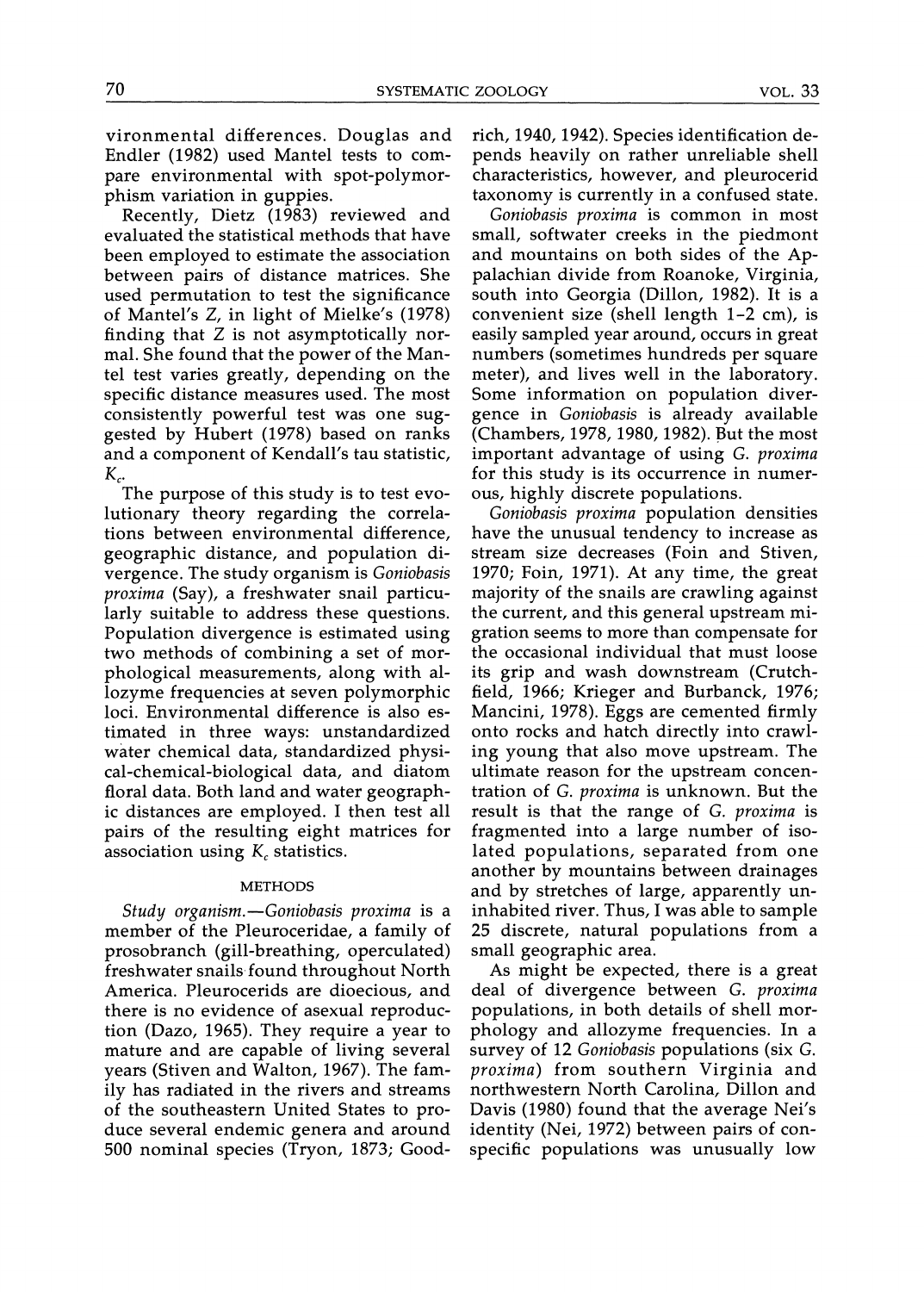

FIG. 1. *Goniobasis proxima* sample sites in Virginia and North Carolina. Locations of hypothesized Pleistocene stream capture encircled.

compared to values observed in other animals, as were average heterozygosities. Widely separated *G. proxima* populations often show fixation for alternative alleles at multiple enzyme loci. But in spite of this interpopulation divergence, *G. proxima* has allozyme frequencies very distinct from all other local *Goniobasis* species. Furthermore, no qualitative karyotypic or anatomical divergence has been observed in G. *proxima,* nor have any abrupt discontinuities in allele frequencies or external morphology been observed in the species range (Dillon, 1982). So although the widely separated *G. proxima* populations are quite diverse genetically, they at least constitute a readily recognizable unit below the genus level. Breeding experiments are ongoing.

Another benefit of using *G, proxima* is that environmental measurement of riverine habitats is comparatively easy. Unlike terrestrial or marine organisms, freshwater organisms are bathed in a medium that varies greatly in chemical composition, both temporally and spatially. There is considerable evidence that variation in ionic concentrations (particularly calcium, alkalinity, and pH) affects the distribution and abundance of many freshwater snails (review by Dillon and Benfield, 1982). The chemical constitution of water is easily measured, and thus there is an added dimension to environmental variation. Study of a river-dwelling organism is also advantageous because the correlation between distance and environmental difference may be assessed in two different ways. Populations may live on the same mountain slope in identical environments but be separated by hundreds of kilometers through water.

*Study sites and interpopulation distances.-*  Figure 1 shows the northern third of *G. proxima's* range and locates 25 populations sampled for this study. Each sample site was assigned a four-character name according to a local geographic feature. Precise locality data are given in Dillon (1982). Voucher specimens from all populations were deposited in the Academy of Natural Sciences of Philadelphia.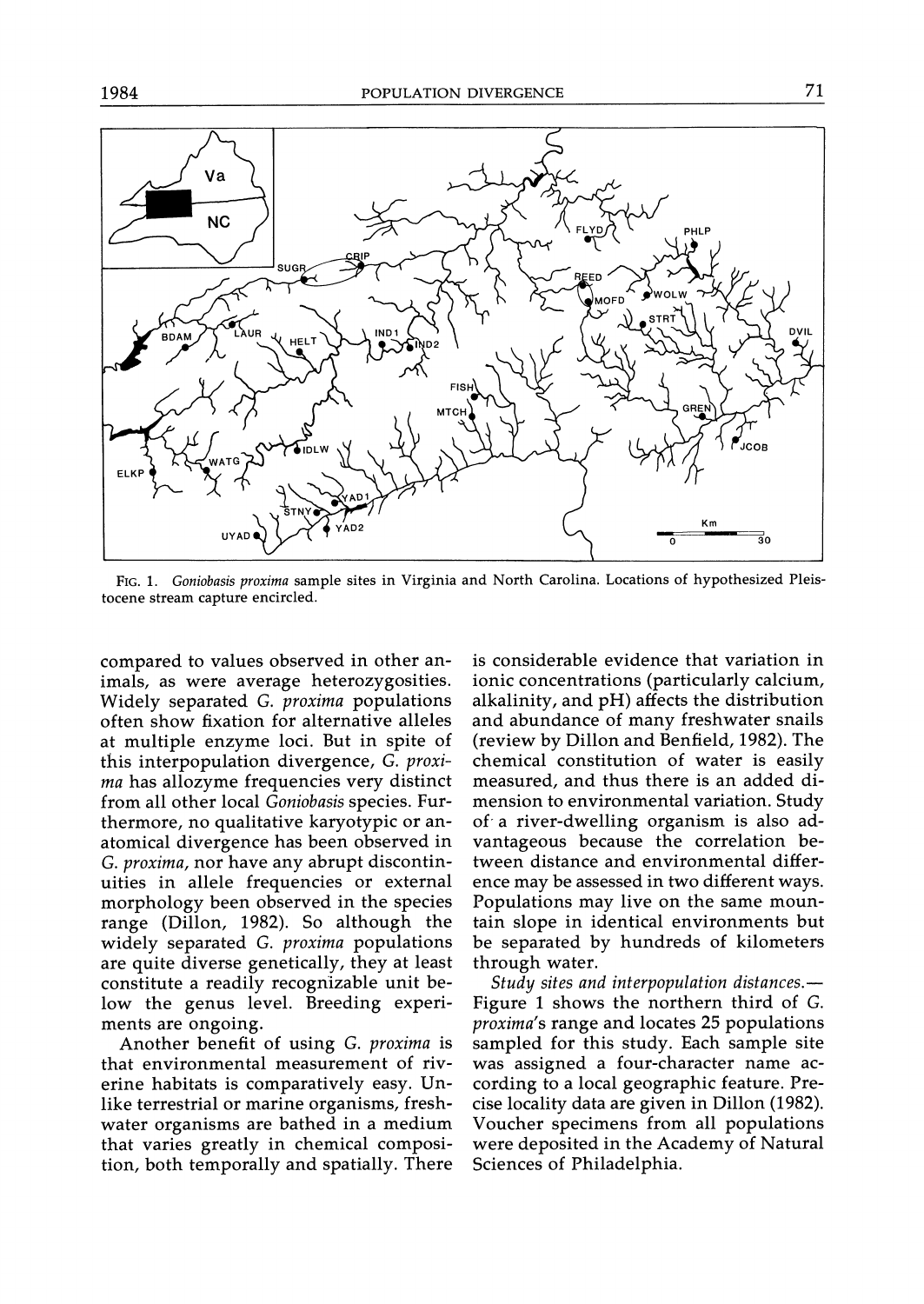Sample populations were selected using several criteria. Most importantly, I chose areas to sample where the catchment was fairly undisturbed by man, without impoundments (even in the lowest reaches of the population) or major towns. Secondly, G. proxima needed to be sufficiently common for a large sample to be obtained. Third, I included two particular pairs of populations because of strong evidence of Pleistocene stream capture (Ross, 1969).

Goniobasis proxima populations may have ranges from 5 km to 50 km in length. Since the environment changes rapidly down a stream gradient, particularly in small streams, I used a standard method for choosing the precise site to sample each of the 25 populations. First, the downstream terminus of a population was defined as the collection station where at most two G. proxima were collected in five minutes. Then the upstream terminus was defined as the tip of the most distant permanent tributary inhabited by the snail. Often numerous tributaries were surveyed before the upstream terminus could be determined. The final sample sites shown on Figure 1 were estimated to be midway between the upstream and downstream termini for each population.

Water distance between populations was measured from downstream terminus to downstream terminus, not sample site to sample site. This was necessary to avoid biasing the estimate of relative migration by the geographic size of the snail population. Distances between downstream termini for every pair of populations connected through water was measured from U.S. Geological Survey 7.5-min topographic maps using a rolling map meter. A problem is that upstream, downstream, and across-stream distances are probably not equivalent with respect to migrating snails. However, it is not obvious as to how one should make an appropriate correction; thus, I have not taken into account this particular factor.

The 25 study populations occur in four separate river systems with freshwater connections either remote or nonexistent. Indeed, only 67 of the 300 pairs of popu-

lations could be realistically considered connected through water. The two stream captures believed to have occurred in this area are probably fairly recent and, as will be shown below, were apparently of little consequence to snail dispersal. Thus, a single dummy value higher than the highest water distance was entered in the 233 vacant positions in the water distance matrix. This should not have an adverse affect on the overall analysis, since my analyses are based on ranks and tested permutationally.

It seems clear that snail dispersal has occurred over land, perhaps in or on birds or semi-aquatic mammals. Aerial dispersal of mollusks is also a possibility and has been reviewed by Rees (1965). Thus, overland distances between all 300 pairs of populations were measured linearly, from sample site to sample site, on U.S. Geological Survey 1:250,000 topographic maps.

Environmental difference. - Standard methods (American Public Health Association et al., 1975) were used in the measurement of 11 water chemical variables. Standard method numbers are given where applicable: alkalinity (403, titration), calcium (306C, EDTA titrimetric), chloride (408A, argentometric), iron (310A, phenanthroline), magnesium (313C, calculation), nitrogen (ammonia, 418C, phenate), nitrogen (nitrate, phenoldisulfonic acid, similar to 419E), phosphorus (total orthophosphate, 425F, ascorbic acid), potassium (AA spectrophotometry), sodium (AA spectrophotometry), and sulfate (427C, turbidimetric). Each of these variables was measured four times, once a season from July 1980 to April 1981. Iron, potassium, and sodium were not determined in the summer.

For the "chemical environment" measurement, I assumed that all 11 water chemistry variables (measured in mg/liter) were important to snail biology in proportion to their standard deviations. For each season, simple Euclidean distance was calculated over 11 variables between all pairs of the 25 populations. When a measurement was missing, the mean of the other three seasons was sub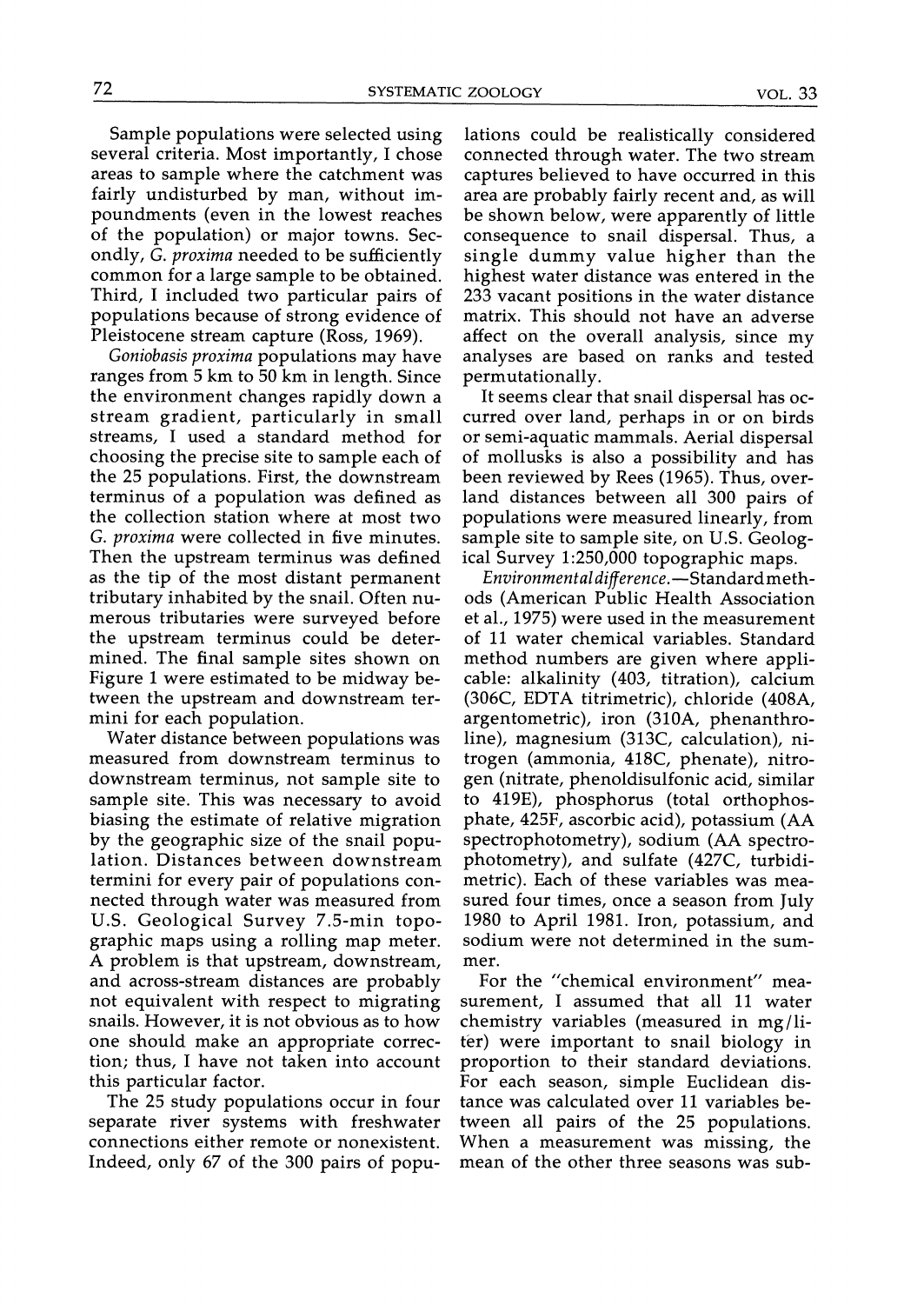stituted. Then the mean of the four seasonal Euclidean distances was used as the "chemical environment" estimate of environmental difference.

The same 11 variables were used in the "standardized environment" measure, but four new variables were added. Temperature was measured to the nearest 0.5"C from midstream at mid-depth each of the four seasons. Every season except winter, total water flow was estimated  $(m^3/sec)$  using cross-sectional area of the stream and current speed derived from floats. Flow rates were log transformed, due to some extreme values in large rivers and spring floods. Average stream gradient, an indirect measurement of current speed over the whole stream inhabited by the snails, was determined from topographic maps.

Several species of trematodes (Lang et al., 1970) and one protozoan were commonly found infecting G. proxima during dissection. The percent parasitism for each population (systematically overestimated by considering large snails only) was arcsine transformed and included as variable 15.

For the "standardized environment" measure, all 15 variables were given equal weight by standardization. Then, for each season, Euclidean distance in standard deviations was calculated over 15 variables between all pairs of the 25 populations. Means (or single values) were again substituted for missing values, and the mean of the four seasonal Euclidean distances was used as the estimate of standardized environmental difference.

Diatom floral difference was used as an independent estimate of the similarity of pairs of environments. Diatoms have been widely used for such purposes (see reviews by McIntire, 1975; Patrick, 1973), primarily because they are extremely diverse, grow and spread rapidly, and are believed to be capable of dispersing great distances airborne. (This minimizes biogeographic problems.) Collection of diatom samples may present a problem, however, because small variations in current and light may cause variation in the diatom flora over short distances. As a partial

remedy for human bias, I let G. proxima itself be the diatom collector, and used the diatoms in snail guts as an indirect measurement of the environment the snails were experiencing.

Radioactive tracer studies (Malone and Nelson, 1969; Elwood and Nelson, 1972) suggest that diatoms are not accidentally ingested as Goniobasis grazes over the stream bed, but rather are actively sought as food. There is also evidence (Dillon and Reimer, unpubl. data) that G. proxima does not randomly ingest all diatoms present. But as long as snails from the 25 populations are fairly constant in their grazing methods, comparisons between populations should be valid.

During the July 1980 sample trip, five large G. proxima were collected from a range of habitat types at each of the 25 sample sites. Snails were placed immediately in bottles of 70% ethyl alcohol, which killed them tightly contracted in their shells and helped clean shell surfaces of attached periphyton. In the laboratory, shells were brushed and washed thoroughly, cracked with pliers, and the animal removed whole. The head-foot regions, with operculums and any contaminating diatoms, were excised. The remainder of the tissue samples from each sample of five snails, containing their stomachs and intestines, were combined, washed, and digested in boiling nitric acid. The residue after 30 min of digestion was composed almost entirely of clean diatom frustules.

A pilot study (detailed in Dillon, 1982) suggested that 1,000 diatom cells should be counted and identified for each of the 25 samples. The coefficient of Jaccard, *Sj*  (Sneath and Sokal, 1973), was then calculated between pairs of sites based on the presence of given species at both locations, and  $1 - S_i$  was used as a measure of diatom floral difference. The Jaccard coefficient does not use species abundances, but high intrasite variability in diatom abundance probably renders relative abundance data spurious; it also does not use negative matches.

Genetic difference.-In preliminary stud-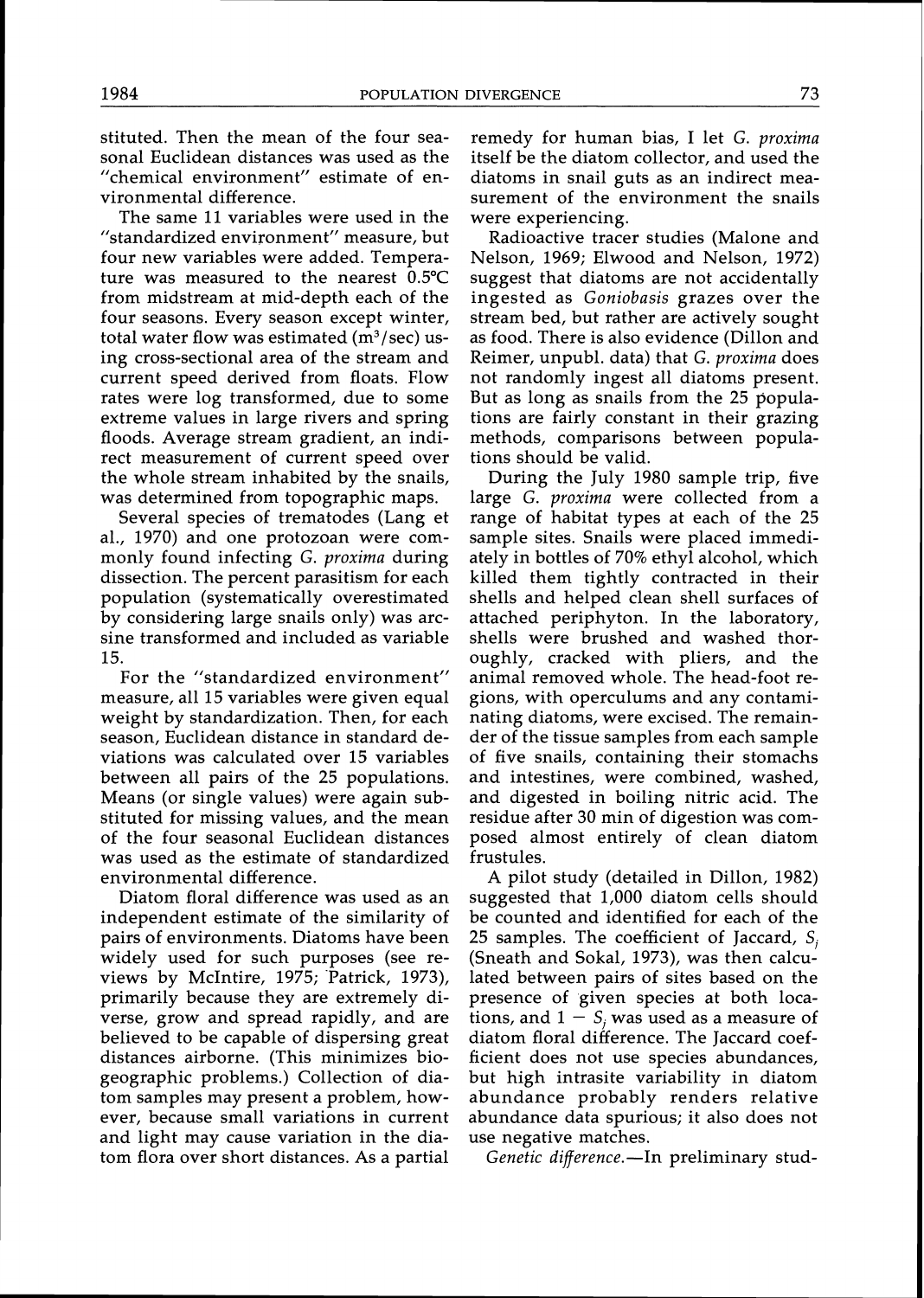ies, Dillon and Davis (1980) and Dillon (1982) sampled representative G. *proxima*  populations from the entire study area and screened them for variation of approximately 20 enzyme loci. Horizontal starch gel electrophoresis was performed using methods similar to those described by Ayala et al. (1973). Most of the buffers and histochemical staining procedures employed were based on recipes of Shaw and Prasad (1970) and Bush and Huettel (1972), using agar overlay for the stains where practical. Details of all electrophoretic procedures, buffers, and stains are given in Dillon and Davis (1980) and Dillon (1982).

The preliminary screenings uncovered polymorphism at seven enzyme loci, so only these seven were examined for the main study that is the subject of this report. Approximately 40 to 50 snails were sampled from each of the 25 populations. The products of each of the seven loci were compared using at least two buffer systems chosen to represent the range of pH values tolerated by the protein in question. Samples were frozen and comparisons were made with all previously detected variants of similar mobilities when a new variant was discovered. Buffers employed were tris-citrate pH 6 (TC 6), tris-EDTAborate pH 8 (TEB 8), tris-EDTA-borate pH 9.1 (TEB 9), and Poulik's (1957) discontinuous buffer system, gel approximately pH 8.8 and vessel approximately pH 8.

Enzyme loci examined and buffer systems employed were as follows: (1) *Aph,*  alkaline phosphatase, EC 3.1.3.1 (TEB 9, Poulik). A special staining procedure was used so that putatively, the product of only a single locus was apparent. (2) Est, arylesterase, EC 3.1.1.2 (TEB 8, TEB 9, Poulik). The slowest of several loci was the only one scored. (3) *Gpi,* glucosephosphate isomerase, EC 5.3.1.9 (TC 6, Poulik). (4) *Lap,*  aminopeptidase (cytosol), EC 3.4.1 1.1 (TEB 9, Poulik). (5) *Mpi,* mannosephosphate isomerase, EC 5.3.1.8 (TC 6, TEB 8). (6) *Odh,*  octopine dehydrogenase, EC 1.5.1.11 (TC 6, Poulik). (7) *Xdh,* xanthine dehydrogenase, EC 1.2.1.37 (TEB 8, Poulik).

Results at the seven loci were combined by calculating Rogers' (1972) genetic distances for all pairs of samples. Unlike the more commonly reported Nei's (1972) genetic distances, Rogers' distances obey the triangle inequality. It is also misleading to compute Nei's distances if monomorphic loci have been deliberatelv excluded.

Population divergence was also estimated using the overall morphological similarity of the snails. Problems with this approach fall into three categories: character variance that is very low, very high, or not genetic. As a partial remedy for the first two of these problems, I screened a large number of morphological variables by requiring that they vary substantially among three populations believed to be genetically different. These three populations (CRIP, PHLP, and YAD1) represented the three races of G. *proxima* described by Dillon and Davis (1980) based on allozyme criteria. It was also hoped that this screening would eliminate variables that, for miscellaneous nongenetic reasons, might vary significantly between other populations not genetically different.

Ten apparently healthy, unparasitized, sexuallv mature females were measured for each of the three races. A special protocol was followed to insure that the 10 snails selected were near the maximum size obtained in the population as a whole. After taking six shell measurements, the shell was carefully cracked with pliers and the living snail removed intact. First, the snail was placed in 70% ethyl alcohol buffered at pH 7 for exactly 5 min at room temperature to kill it and contract it to some standard degree. Then it was transferred to a Petri dish of water, it was dissected, and 27 body measurements and 6 counts were made using uniform techniques. Dillon (1982, 1984) provides detailed methods and diagrams for all measurements and counts taken.

A stepwise multivariate analysis of variance (BMDP7M; Jennrich and Sampson, 1981) was used to determine if any of the 33 measurements varied substantially among the three races. It was decided a *priori* that the "substantial" variance would be attributed to variables with F values corresponding to the 99% confidence level in at least one of the multiple steps of the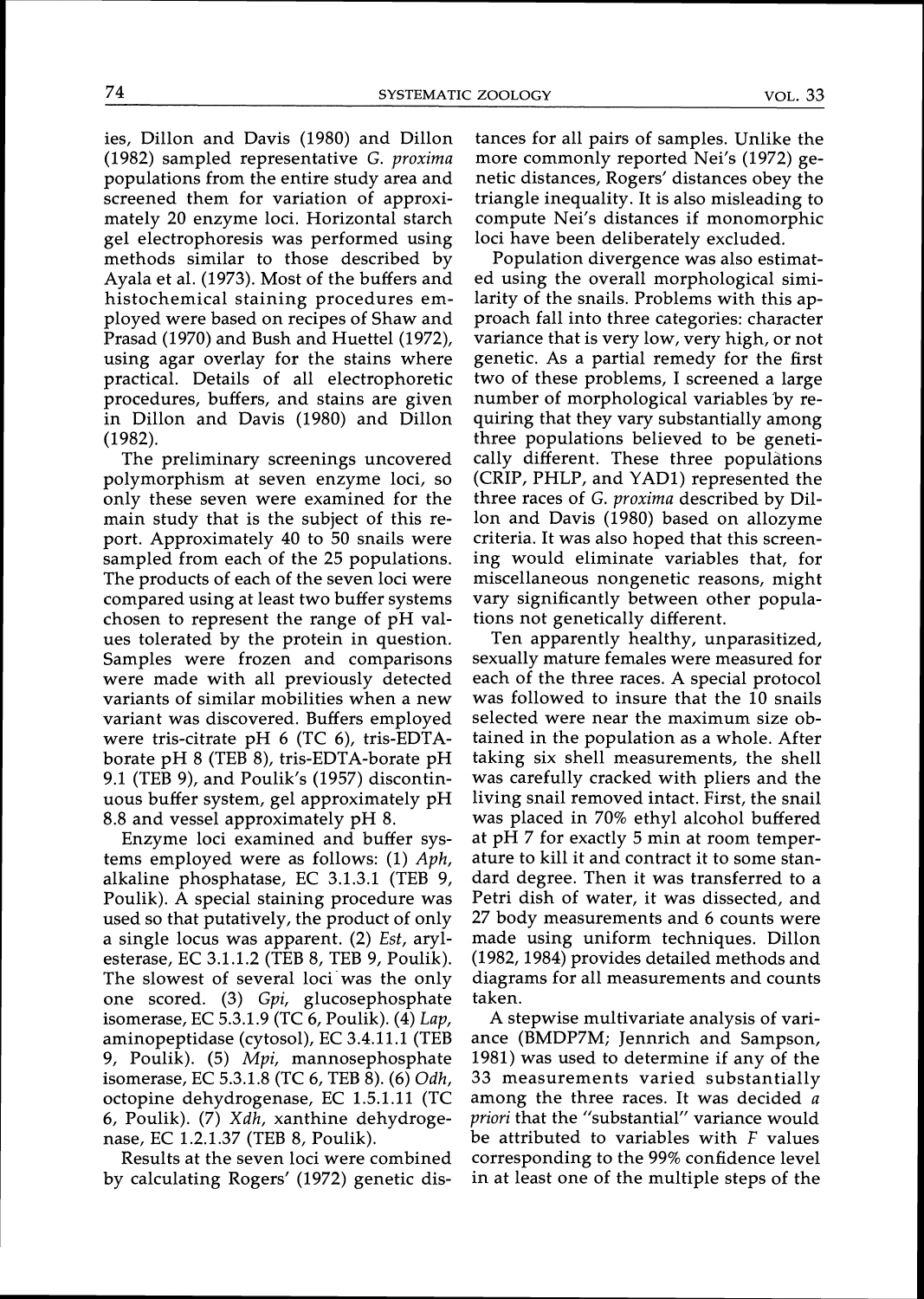MANOVA. However, for several reasons, including heterogeneity of sample variances, the true significance of these F values is unknown.

Seven steps were required before all variables meeting the above criterion were included on the MANOVA. Of the 33 metric variables initially examined, 21 variables varied substantially among the three races. They were: shell height (last three whorls only), body whorl height, third whorl width, aperture width, rostrum length and width, tentacle length, width between eyes, operculum length, body length, digestive gland length, cerebral ganglion length and width, pleural ganglion width, pedal ganglion diameter, buccal mass length and width, radula length and width, jaw length, and outer marginal tooth length. These measurements were made on 10 snails from each of the remaining 22 populations.

Using Mann-Whitney U-tests and Kolmogorov-Smirnov tests, two of the six count variables, number of gill filaments and number of cusps on the outer marginal tooth, were found to vary significantly among the three races. These were also determined on the remaining 22 populations.

Although size variance generally has some genetic component, nongenetic factors such as age and nutrition surely make an important contribution. It has been suggested that size variance can be at least partially removed by disregarding the first component of a principal component analysis (Blackith and Reyment, 1971; Atchley et al., 1976). If growth is modeled as an increase in the size of the various body components proportional to their variance, the component analysis should be based on the covariance matrix. But if growth is better modeled by size increases evenly distributed without regard to absolute variance, the correlation matrix is a better choice for the principal component analysis. Because I had no evidence that either of these assumptions was more realistic, I used both techniques.

Thus two separate principal component analyses (BMDP4M; Frane and Jennrich, 1981) were performed, one on the corre-

lation matrix of the 21 measurements based on 250 individuals, and a second on the covariance matrix. All measurements were recorded in millimeters. I disregarded variance on the first principal component, and any subsequent nonsignificant component. Factor scores for the 250 individuals on the remaining components were used for the calculation of Mahalanobis  $D^2$ statistics between all pairs of the 25 populations (BMDP7M; Jennrich and Sampson, 1981). The two count variables, when square-root transformed to normality (Sokal and Rohlf, 1969:384), had variances comparable to those of the factor scores, and were also included in the calculations of the  $D^2$  statistics. The matrix of  $D^2$  values based on principal components from the correlation matrix was designated "morphology 1," and the similar matrix based on those from the covariance matrix was called "morphology 2."

The procedure just described—a MAN-OVA on the three races followed by a principal component analysis-is not a substitute for heritability studies. It was designed to screen out some sorts of nongenetic variance, not screen for genetic variance. That morphological variance passing this two-stepped test has a significant genetic component will be taken as an assumption.

Overall analysis.-Eight  $25 \times 25$  symmetric matrices have been described thus far: three measures of genetic difference (allozyme, morphology 1, morphology 2); three measures of environmental difference (diatom, standardized environment, and chemical environment); and two measures of geographic distance (land and water). Thus 28 separate  $K_c$  tests comparing all pairs of the eight matrices were performed, using a Fortran program supplied by E. J. Dietz (1983). Values of P associated with each *K<sub>c</sub>* statistic were estimated from 2,000 permutations.

## RESULTS

Environment.-Raw data and sample statistics for the 15 environmental measurements and the diatom analysis are given in Dillon (1982), along with matrices of standardized and chemical Euclidean dis-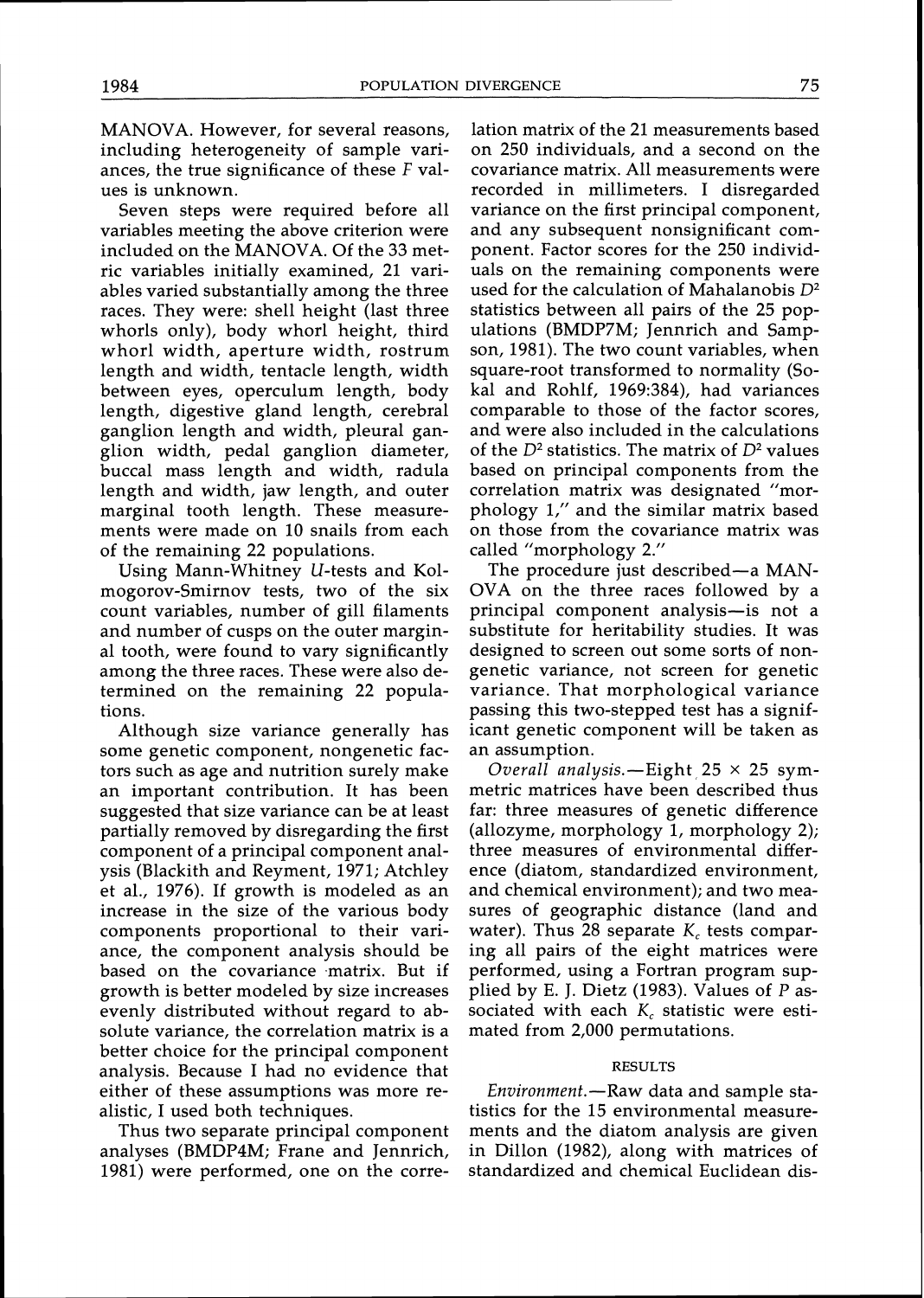tances. Of the chemical variables, calcium, magnesium, and carbonate (alkalinity) had by far the largest means and variances. These three dominated the other variables in the chemical measure of environmental difference. Calcium, magnesium, and alkalinity, along with total hardness, pH, and conductivity, are all generally intercorrelated in natural fresh waters (e.g., Sepkoski and Rex, 1974), and all vary widely according to surface geology. The entire study area, with the exception of a northern slice that includes SUGR and CRIP, is underlain by crystalline rock such as gneiss and schist. Thus, calcium concentrations in the southern 23 sites were comparatively low, ranging from  $20$  mg/liter at BDAM in the fall to 2 mg/liter in the fall of STRT. By contrast, the SUGR site had a mean calcium concentration of 32 mg/liter and the CRIP site had a mean of 44 mg/liter. The effects of unusually high hardness on shell morphology in the CRIP population of G. proxima were explored by Dillon and Davis (1980).

Two other major trends were apparent in the physical and chemical data. One was the tendency for the piedmont streams of the east, particularly DVIL, JCOB, and GREN, to have warmer summer temperatures and cooler winter temperatures due to greater surface water contributions, along with lower stream gradients and generally higher ionic concentrations. The second was the tendency of G. proxima populations in the Holston/Watauga drainages of the west (WATG, ELKP, LAUR, and SUGR) to extend their ranges into large streams.

Over 150 diatom species were identified in the 25 samples, comprising 23 genera. Small pennate diatoms seem to constitute the bulk of the diet of G. proxima. By far the most common species, at least 15% in all sites, was Achnanthes deflexa Reimer. It and the second most common species, Achnanthes minutissima Kutz., comprised an average of 74% of the diatom cells identified in each sample. Other species occasionally common were Achnanthes lanceolata (Breb.) Grun., Gomphonema parvulum (Kutz.) Kutz., Fragilaria vaucheriae (Kutz.)

Peters., and Navicula decussis Østr. More complete discussion of these results will be published elsewhere (Dillon and Reimer, unpubl. data).

 $Electrophoresis. -Table 1 gives all ozyme$ frequencies encoded by seven presumptive loci for the 25 G. *proxima* populations. In Table 1, isozyme classes are identified by the mobilities in gels of a standard pH, and reported in millimeters plus or minus an arbitrarily set constant of 100. If a class of isozymes had identical mobilities in the standard gel but were distinct in gels of a second buffer system, the suffixes "S," "F," and "VF" (slow, fast, and very fast) were appended.

Of the 36 isozyme classes resolved, seven would have been missed had only one buffer system been used. (This includes two isozyme classes that were resolved in the standard gel conditions upon which Table 1 was based, but not in a second set of conditions.) Six of these hidden isozymes were at the highly variable Odh locus, with 16 alleles total. This supports the observation that loci known to be highly polymorphic become proportionately more polymorphic when screened using additional gel conditions (Coyne and Felton, 1978; Coyne et al., 1979). Techniques for discovering "hidden variation" do not tend to be successful when the locus examined seems to have low polymorphism beforehand.

The amount of divergence seen in populations of G. proxima is extremely high. A complete matrix of Rogers' genetic distances is given in Dillon (1982). The most different pair of populations was LAUR and PHLP, apparently sharing no alleles at six of the seven loci examined. Divergence of this magnitude is highly unusual on conspecific populations. Without the knowledge that a full range of intergrades exists between LAUR and PHLP, their conspecific status would be questionable.

Morphology.-The first principal component based on the covariance matrix accounted for 90% of the total variance. Principal components 2 through 10 were also found to be significant in the covariance analysis, together accounting for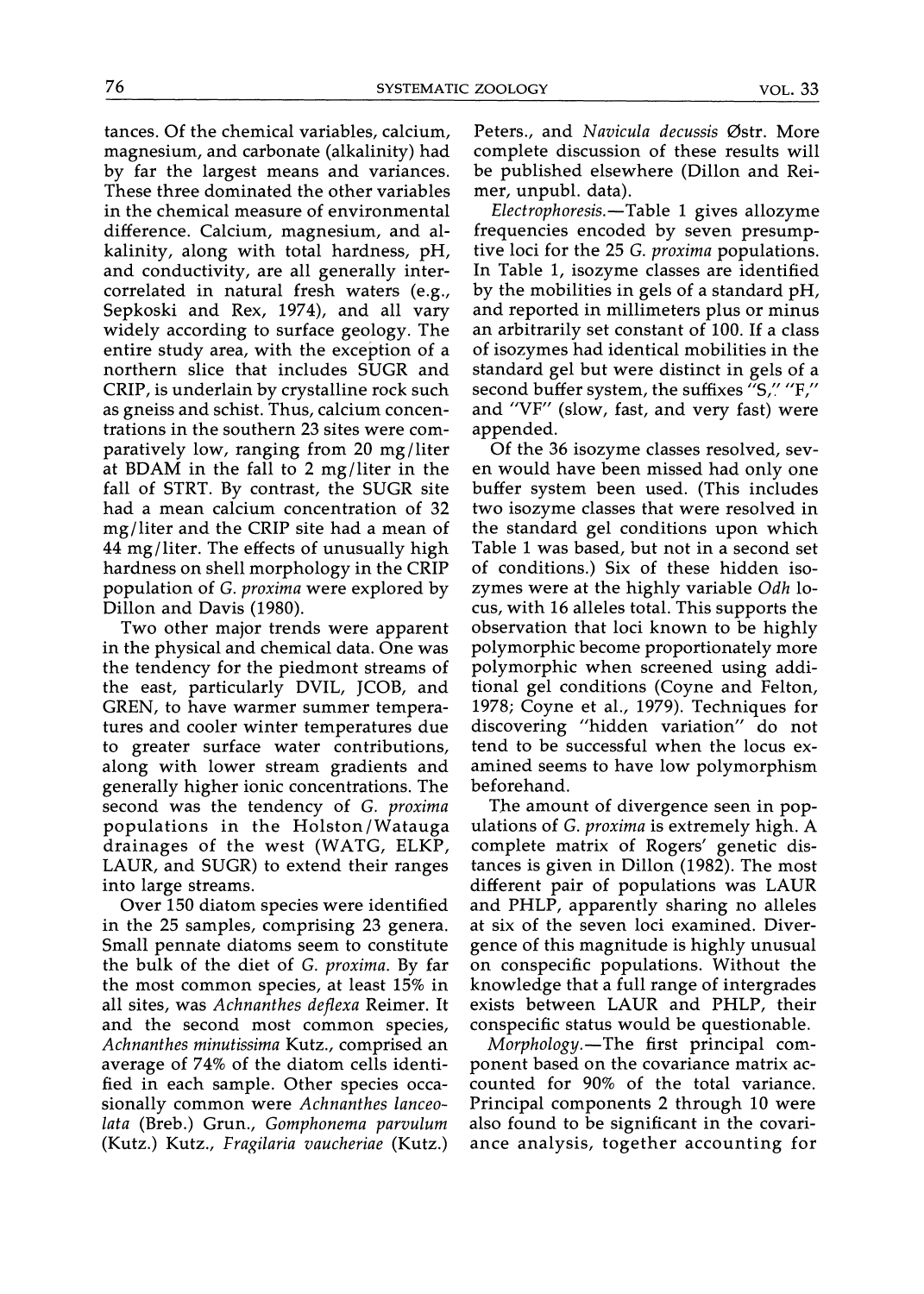another 10% of the variance. As might be expected, the variables most important in these nine components were those with the largest means (for example the four shell measurements, overall body length, and digestive gland length; Dillon, 1984). The remaining 11 components, with just 0.2% of the variance, were disregarded.

Size accounted for a much smaller portion of the variance when modeled using the correlation matrix; the first principal component accounted for a relatively modest 34% of the total. The eigenvalues of the next five components were also greater than 1.0, together accounting for another 39% of the variance. Generally the characters with the smallest means were most important in principal components 2 through 6, for example, measurements from the head and central nervous system (Dillon, 1984). The last 15 components, accounting for 27% of the variance combined, were disregarded.

Mahalanobis  $D^2$  statistics were calculated between all pairs of populations, using 7 variables (5 components  $+$  2 counts) for morphology 1 (correlation) and 11 variables for morphology 2 (covariance). Complete matrices are given in Dillon (1982). Generally, the morphological distances were quite high. Although statistical inference on values of  $D<sup>2</sup>$  is precluded by variance heterogeneity, values of F were calculated for each  $D^2$  as a qualitative aid to understanding similarities. Considering all 300 entries in each  $25 \times 25$  symmetric matrix, there were only four values of F below the 0.95 level in the morphology 1 matrix and three in the morphology 2 matrix. These generally identified pairs of populations that were close geographically or had similar allozyme frequencies, such as GREN/JCOB, GREN/MTCH, IDLW/IND2, and STNY/YAD2.

Overall analysis.-Table 2 shows that all but 10 of the 28 possible pairs of the eight data matrices are significantly correlated. With the exception of diatom floral difference, which is correlated with none of the other matrices, almost every entry in Table 2 reflects a high probability of positive association. The three measures of population divergence are strongly intercorrelated, as are the two geographic distance matrices and the two physico-chemical environmental measures. No matter how population divergence was measured or how geographic distance was measured, divergence was highly correlated with distance. Interestingly, although both chemical and standardized environmental difference are correlated with morphology 1 and morphology 2, neither is correlated with population divergence estimated using allozymes.

### DISCUSSION

It seems clear from the geology and geography of the study region that no gene flow now occurs among most of these populations. The broad outlines of the present Appalachians and their drainages were probably formed by the collision of the continents in the Paleozoic, long before the first Goniobasis fossils occur in the Cretaceous (Henderson, 1935). With few exceptions, present topography seems to be the result of erosion proceeding at different rates in rocks of varying resistance, combined with general upwarping over the entire area (Hack, 1969, 1979). In the softer, sedimentary layers of rock found west of the Blue Ridge and north of the study area, the drainage systems have adjusted to differences in bedrock by multiple piracies. However, in resistant crystalline rock, such as that which underlies all but the northernmost tip of G. proxima's range, piracy has been rare. Only 67 of the 300 pairs of populations are now connected by water, and with very minor exceptions, local drainage relationships have remained unchanged since the appearance of Goniobasis.

There is some evidence that gene flow between even closely neighboring populations has been very low for thousands of generations, in spite of Pleistocene climatic fluctuations. First consider the six pairs of populations that are relatively close through water. The BDAM/LAUR pair is very similar genetically (Rogers distance  $= 0.088$ ). But the other pair of populations neighboring closely on the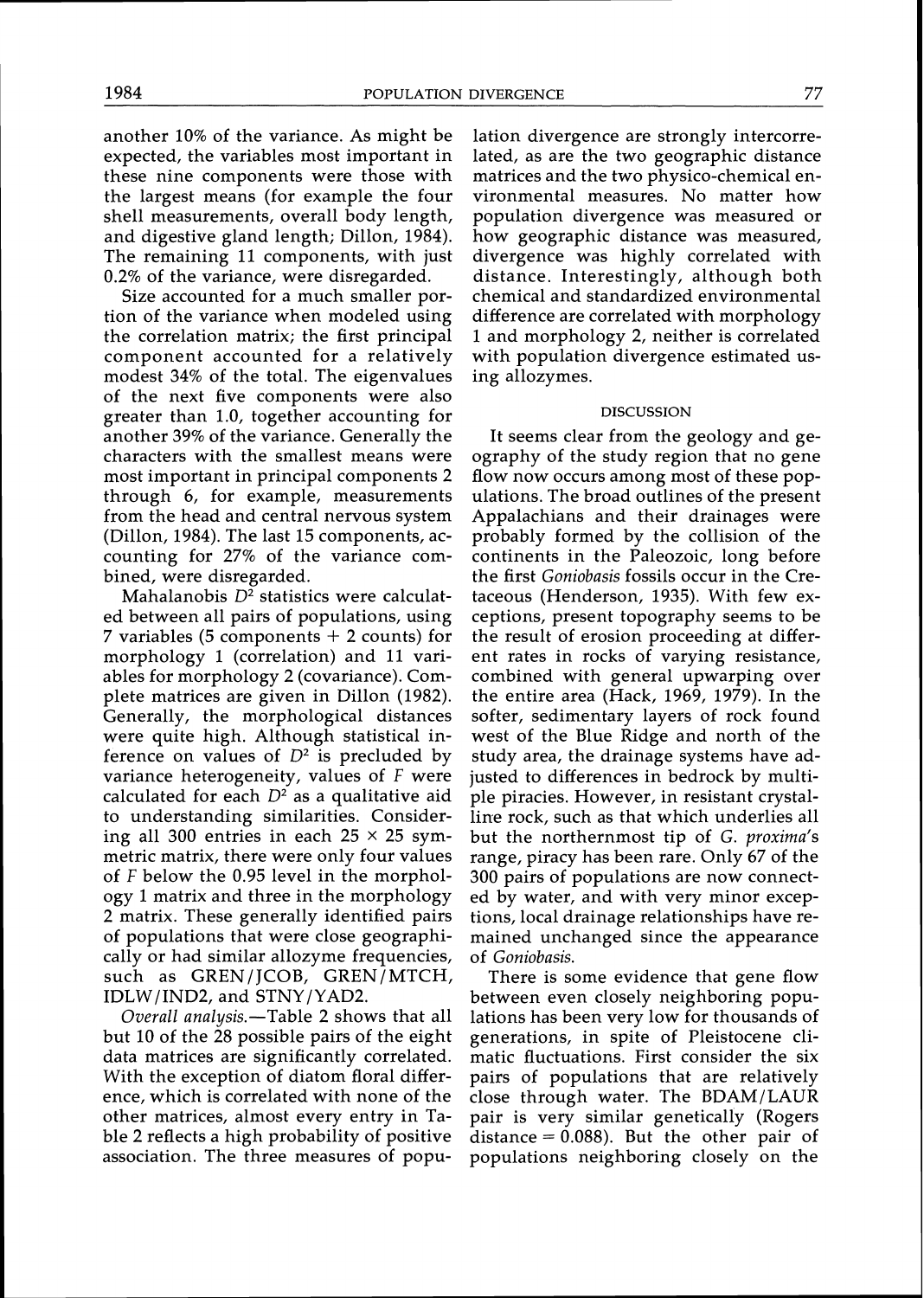| Locus and<br>allele                     | <b>DVIL</b>  | PHLP       | WOLW         | <b>JCOB</b>  | <b>STRT</b>  | <b>GREN</b>  | <b>MOFD</b>  | <b>REED</b>  | FLYD         | IND1         | IND <sub>2</sub> | IDLW         | <b>HELT</b>  |
|-----------------------------------------|--------------|------------|--------------|--------------|--------------|--------------|--------------|--------------|--------------|--------------|------------------|--------------|--------------|
| Odh 101<br>103<br>105                   |              |            |              |              |              | 0.01         |              |              |              |              | 0.04             | 0.04         |              |
| 105.5<br>106<br>107                     |              |            |              | 0.62         |              | 0.01         | 0.07         |              |              |              | 0.39             | 0.50         |              |
| 109S<br>109F<br>110<br>111              |              |            | 0.01         | 0.38         | 1.00         | 0.97         |              |              |              | 1.00         | 0.57             | 0.43<br>0.01 | 1.00         |
| 111.5<br>112<br>113S                    | 0.27         |            | 0.99         |              |              |              | 0.93         | 1.00         | 1.00         |              |                  |              |              |
| 113F<br>113VF                           | 0.57         | 0.99       |              |              |              |              |              |              |              |              |                  | 0.02         |              |
| 115                                     | 0.14         | 0.01       |              |              |              | 0.01         |              |              |              |              |                  |              |              |
| $\boldsymbol{n}$                        | 35           | 39         | 50           | 45           | 38           | 67           | 51           | 69           | 45           | 100          | 79               | 70           | 54           |
| 98<br>Lap<br>96<br>94<br>92             | 1.00         | 1.00       | 1.00         | 1.00         | 1.00         | 1.00         | 1.00         | 1.00         | 1.00         | 0.96<br>0.04 | 0.68<br>0.32     | 1.00         | 1.00         |
| 88<br>$\boldsymbol{n}$                  | 40           | 37         | 44           | 13           | 36           | 31           | 43           | 69           | 46           | 100          | 48               | 39           | 50           |
| Gpi 105<br>102<br>100<br>99<br>98<br>97 | 1.00         | 1.00       | 0.90<br>0.10 | 1.00         | 1.00         | 1.00         | 0.01<br>0.99 | 1.00         | 0.86<br>0.14 | 0.98<br>0.02 | 1.00             | 1.00         | 1.00         |
| $\boldsymbol{n}$                        | 41           | 39         | 47           | 39           | 37           | 59           | 45           | 66           | 46           | 100          | 73               | 66           | 54           |
| 106<br>Est<br>103<br>100                | 0.06<br>0.94 | 1.00       | 0.04<br>0.96 | 1.00         | 1.00         | 0.30<br>0.70 | 0.07<br>0.93 | 1.00         | 1.00         | 0.63<br>0.37 | 1.00             | 0.91<br>0.09 | 0.15<br>0.85 |
| $\boldsymbol{n}$                        | 34           | 39         | 50           | 18           | 35           | 32           | 51           | 63           | 45           | 55           | 67               | 65           | 51           |
| 98<br>Xdh<br>96                         | 1.00         | 1.00       | 1.00         | 1.00         | 1.00         | 1.00         | 1.00         | 0.30<br>0.70 | 1.00         | 1.00         | 1.00             | 1.00         | 1.00         |
| $\boldsymbol{n}$                        | 43           | 39         | 50           | 39           | 18           | 53           | 48           | 62           | 45           | 100          | 76               | 67           | 51           |
| Mpi 100                                 |              |            |              |              |              |              |              |              |              |              |                  |              |              |
| 95<br>$\boldsymbol{n}$                  | 1.00<br>41   | 1.00<br>39 | 1.00<br>49   | 1.00<br>47   | 1.00<br>35   | 1.00<br>61   | 1.00<br>45   | 1.00<br>66   | 1.00<br>46   | 1.00<br>100  | 1.00<br>73       | 1.00<br>66   | 1.00<br>51   |
| Aph 104<br>100                          | 0.20<br>0.80 | 1.00       | 1.00         | 0.11<br>0.89 | 0.36<br>0.64 | 0.41<br>0.59 | 1.00         | 1.00         | 1.00         | 0.11<br>0.89 | 0.63<br>0.37     | 0.79<br>0.21 | 0.38<br>0.62 |
| $\boldsymbol{n}$                        | 10           | 37         | 47           | 9            | 35           | 11           | 28           | 37           | 45           | 53           | 66               | 71           | 51           |

TABLE1. Allozyme frequencies at seven enzyme loci for 25 *G, proxima* populations.

same side of the river,  $STNY/YADI$ , has a distances ranging from 0.228 to 0.510.<br>genetic distance of 0.294. This is despite Compare these values to the two pairs of genetic distance of 0.294. This is despite Compare these values to the two pairs of the fact that environmentally they are the stream capture populations absolutely the fact that environmentally they are the stream capture populations absolutely most similar pair of sites in this study. And isolated since the Pleistocene (Ross, 1969). most similar pair of sites in this study. And isolated since the Pleistocene (Ross, 1969).<br>the four pairs of close neighbors on op- The MOFD/REED pair has a genetic dis-

the four pairs of close neighbors on op- The MOFD/REED pair has a genetic dis-<br>posite sides of large rivers have genetic tance of 0.069 and the SUGR/CRIP pair tance of 0.069 and the SUGR/CRIP pair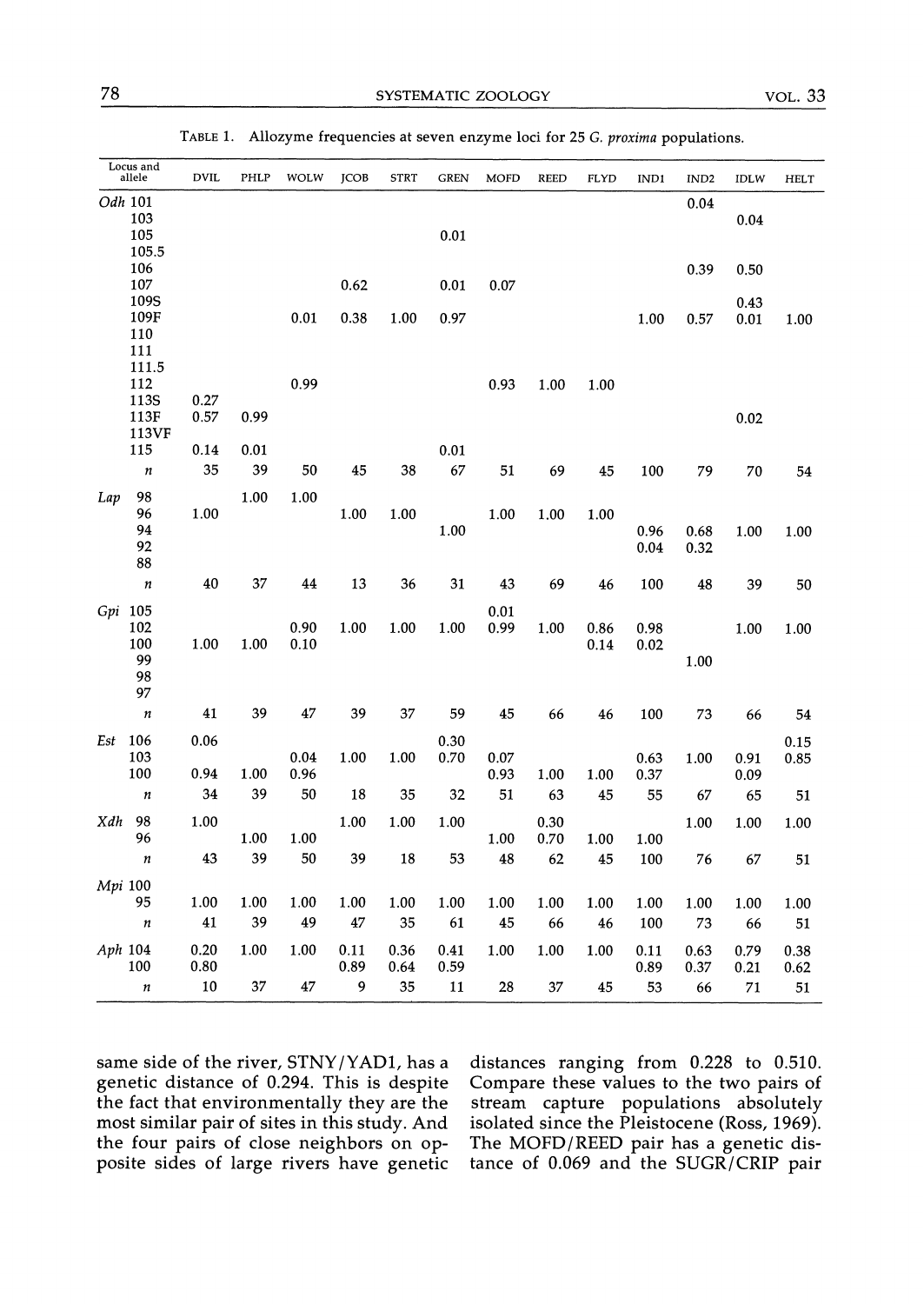|         | Locus and<br>allele | CRIP | <b>SUGR</b>  | LAUR | <b>BDAM</b> | <b>ELKP</b>  | WATG         | <b>UYAD</b>  | STNY         | YAD2                 | YAD1         | <b>MTCH</b>  | <b>FISH</b>  |
|---------|---------------------|------|--------------|------|-------------|--------------|--------------|--------------|--------------|----------------------|--------------|--------------|--------------|
|         | Odh 101<br>103      |      |              |      |             |              |              |              |              |                      |              |              |              |
|         | 105<br>105.5        |      |              |      |             |              |              |              |              | 0.01                 |              | 0.55         | 1.00         |
|         | 106<br>107          |      |              |      |             |              |              |              |              | 0.27                 | 0.56         |              |              |
|         | 109S<br>109F        | 1.00 | 1.00         | 0.14 | 0.76        | 1.00         | 0.91         | 0.20         |              |                      | 0.18         | 0.45         |              |
|         | 110<br>111          |      |              |      |             |              |              |              |              | 0.39<br>0.32         | 0.02         |              |              |
|         | 111.5<br>112        |      |              | 0.86 | 0.24        |              |              |              |              |                      |              |              |              |
|         | 113S<br>113F        |      |              |      |             |              | 0.09         | 0.78         | 1.00         |                      | 0.24         |              |              |
|         | 113VF<br>115        |      |              |      |             |              |              | 0.02         |              |                      |              |              |              |
|         | $\boldsymbol{n}$    | 100  | 39           | 55   | 42          | 52           | 49           | 53           | 50           | 42                   | 100          | 49           | 26           |
| Lap     | 98<br>96            |      |              |      |             |              |              |              | 0.55         | 1.00                 | 1.00         | 0.31         | 1.00         |
|         | 94                  |      |              | 1.00 | 1.00        | 1.00         | 1.00         | 1.00         | 0.45         |                      |              | 0.69         |              |
|         | 92<br>88            | 1.00 | 1.00         |      |             |              |              |              |              |                      |              |              |              |
|         | $\boldsymbol{n}$    | 100  | 20           | 64   | 43          | 36           | 43           | 37           | 48           | 38                   | 100          | 39           | 17           |
| Gpi 105 | 102<br>100<br>99    | 1.00 | 1.00         | 1.00 | 1.00        | 0.20         | 0.19         | 0.75         | 0.99         | 0.02<br>0.90         | 1.00         | 0.98         | 0.69         |
|         | 98<br>97            |      |              |      |             | 0.80         | 0.81         | 0.25         | 0.01         | 0.07<br>0.01         |              | 0.02         | 0.31         |
|         | $\boldsymbol{n}$    | 100  | 33           | 55   | 51          | 57           | 50           | 53           | 50           | 47                   | 100          | 50           | 26           |
| Est     | 106<br>103<br>100   | 1.00 | 0.90<br>0.10 | 1.00 | 1.00        | 0.65<br>0.35 | 0.59<br>0.41 | 0.38<br>0.62 | 1.00         | 0.28<br>0.52<br>0.20 | 0.69<br>0.31 | 1.00         | 0.94<br>0.06 |
|         | $\boldsymbol{n}$    | 30   | 15           | 54   | 51          | 51           | 50           | 53           | 50           | 48                   | 40           | 50           | 26           |
| Xdh     | 98<br>96            | 1.00 | 1.00         | 1.00 | 1.00        | 1.00         | 1.00         | 1.00         | 1.00         | 1.00                 | 1.00         | 1.00         | 1.00         |
|         | $\boldsymbol{n}$    | 100  | 39           | 55   | 51          | 51           | 50           | 53           | 49           | 46                   | 100          | 50           | 26           |
| Mpi 100 | 95                  | 1.00 | 0.17<br>0.83 | 1.00 | 1.00        | 1.00         | 1.00         | 0.07<br>0.93 | 1.00         | 0.08<br>0.92         | 0.18<br>0.82 | 1.00         | 1.00         |
|         | $\boldsymbol{n}$    | 100  | 41           | 49   | 51          | 51           | 50           | 49           | 50           | 41                   | 100          | 50           | 26           |
| Aph 104 | 100                 | 1.00 | 1.00         | 1.00 | 1.00        | 0.47<br>0.53 | 0.53<br>0.47 | 0.53<br>0.47 | 0.50<br>0.50 | 0.21<br>0.79         | 0.92<br>0.08 | 0.29<br>0.71 | 0.98<br>0.02 |
|         | n                   | 30   | $17\,$       | 49   | 51          | 48           | 49           | 47           | 37           | 46                   | 13           | 50           | 26           |

TABLE1. Continued.

these pairs lives in particularly similar en- not water (FISH/MTCH = 0.311, STRT/ vironments. Overland dispersal between  $WOLW = 0.670$ ). These observations comvironments. Overland dispersal between MOFD/REED and SUGR/CRIP, given their  $MOFD/REED$  and  $SUGR/CRIP$ , given their bine to suggest that migration between separation, seems unlikely. There is little even neighboring populations is currently evidence of dispersal between other pop- negligible to absent.

has a genetic distance of 0.039. Neither of ulations that are close over land but these pairs lives in particularly similar en- not water (FISH/MTCH = 0.311, STRT/ even neighboring populations is currently.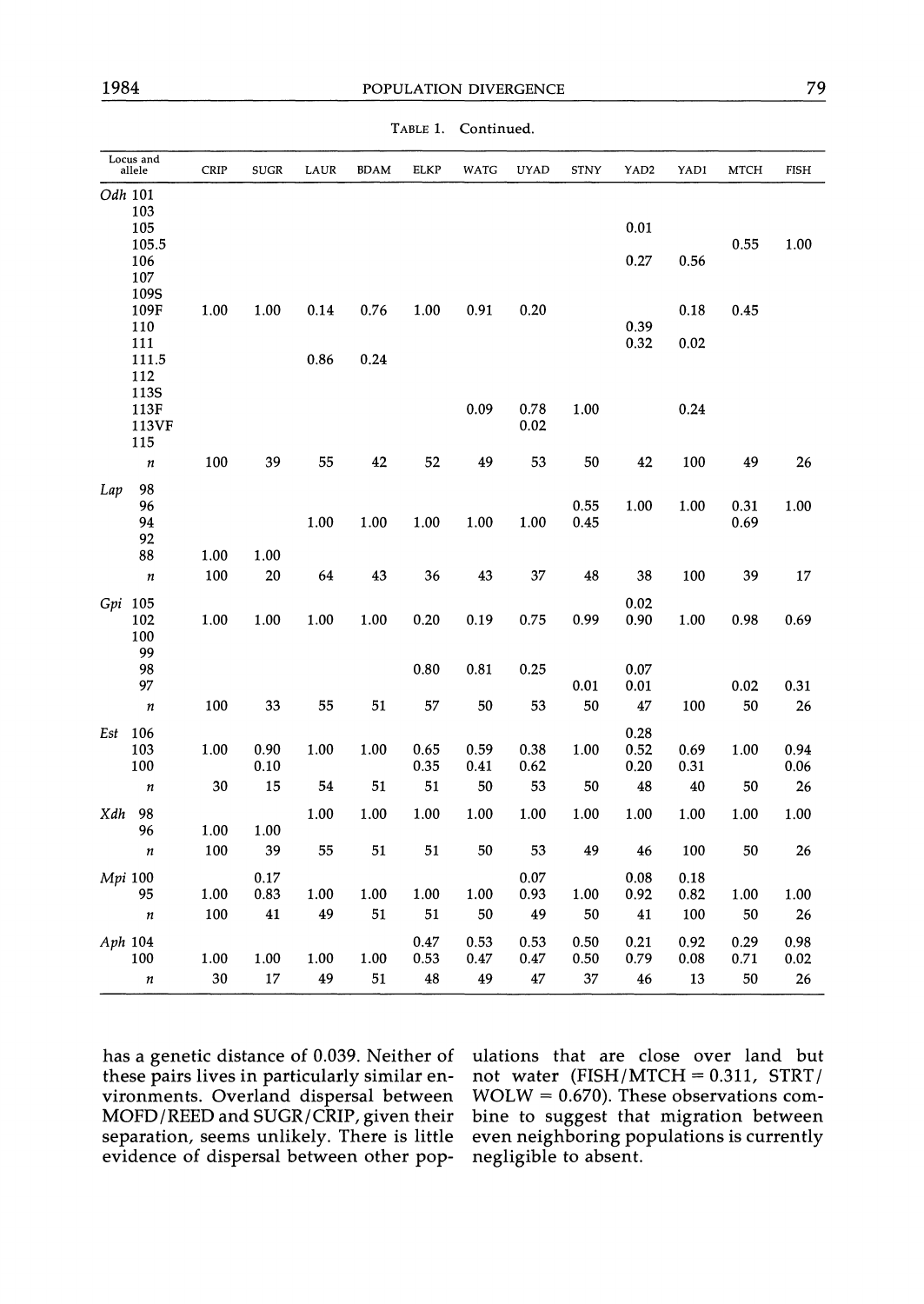| 80                                               | SYSTEMATIC ZOOLOGY    |                   |                   | <b>VOL.</b> 33                                                                           |                |                          |          |  |
|--------------------------------------------------|-----------------------|-------------------|-------------------|------------------------------------------------------------------------------------------|----------------|--------------------------|----------|--|
| TABLE 2.                                         |                       |                   |                   |                                                                                          |                |                          |          |  |
|                                                  |                       |                   |                   | Values of $P$ for $K_c$ statistics calculated between pairs of eight symmetric matrices. |                |                          |          |  |
|                                                  | Population divergence |                   |                   | Geographic distance                                                                      |                | Environmental difference |          |  |
|                                                  | Allozyme              | Morphol-<br>ogy 1 | Morphol-<br>ogy 2 | Land                                                                                     | Water          | Standard                 | Chemical |  |
| Morphology 1                                     | 0.003                 |                   |                   |                                                                                          |                |                          |          |  |
| Morphology 2                                     |                       |                   |                   |                                                                                          |                |                          |          |  |
|                                                  | 0.004                 | 0.001             |                   |                                                                                          |                |                          |          |  |
| Land distance                                    | 0.001                 | 0.001             | 0.002             |                                                                                          |                |                          |          |  |
| Water distance                                   | 0.033                 | 0.005             | 0.007             | 0.001                                                                                    |                |                          |          |  |
| Standard environmental<br>Chemical environmental | 0.208<br>0.087        | 0.010<br>0.001    | 0.012<br>0.001    | 0.063<br>0.102                                                                           | 0.005<br>0.045 | 0.004                    |          |  |

TABLE 2. Values of  $P$  for  $K_c$  statistics calculated between pairs of eight symmetric matrices.

The long-term stability of drainages in the study area suggests that either the environment, or the dispersal capabilities of the snail, or both, may have been very different in the Tertiary from what is observable today. And indeed, the allele frequencies shown in Table 1 suggest that rates of gene flow have been first relatively high and then relatively low for long periods of time. Nearly all alleles fall into two classes: those that are present in all four drainages (Holston and Watauga considered together); and those that are localized in only a single population or a few neighboring populations. In all 36 alleles recognized, none can be identified with a particular drainage. It would seem that all alleles either arose during a period when relatively rapid spreading even across drainages was possible, or during a subsequent period when dispersal was very difficult.

Divergence between populations of G. proxima is strongly correlated with geographic distance, regardless of how divergence or distance is measured. Apparently this relationship can exist with negligible gene flow. Perhaps the greater the population distance, the longer the time since a common ancestor was shared, and the greater the opportunity for divergence due to accumulation of new mutations and selection. On the other hand, the rarity of gene flow may have precluded any correlation between Rogers' genetic distance and environmental difference. As mentioned earlier, although some alleles are widespread, many others are quite restricted. It may be that the lack of gene flow has prevented the spread of beneficial alleles and cline formation.

Significant gene flow is apparently unnecessary for a correlation between environmental difference and morphological divergence, however. It is certainly possible that in spite of the precautions taken, G. proxima's morphological variation may still have a significant nongenetic component that is tracking environmental variation. But the body shape of a snail is likely to be under complex, polygenic control, and there are probably many different ways to arrive at an overall shape that is best suited for a particular environment. Isolated populations inhabiting similar environments may evolve similar morphologies independently.

In summary, both selection and gene flow restriction (or more appropriately in most cases, time since isolation) seem quite important for promoting morphological divergence in isolated populations. There is no evidence that either evolutionary agent is more important. However, if divergence is measured in highly isolated populations using allozymes, rate of gene flow or time since isolation seem more important than selection for promoting evolution.

### ACKNOWLEDGMENTS

This work is dedicated to my wife, Shary, who did as much of the dirty work as I did, and understood. Also furnishing indispensable advice and support was my advisor, George M. Davis. E. Jacquelin Dietz provided the computer program for the overall analysis. Major contributions of time and intellect were made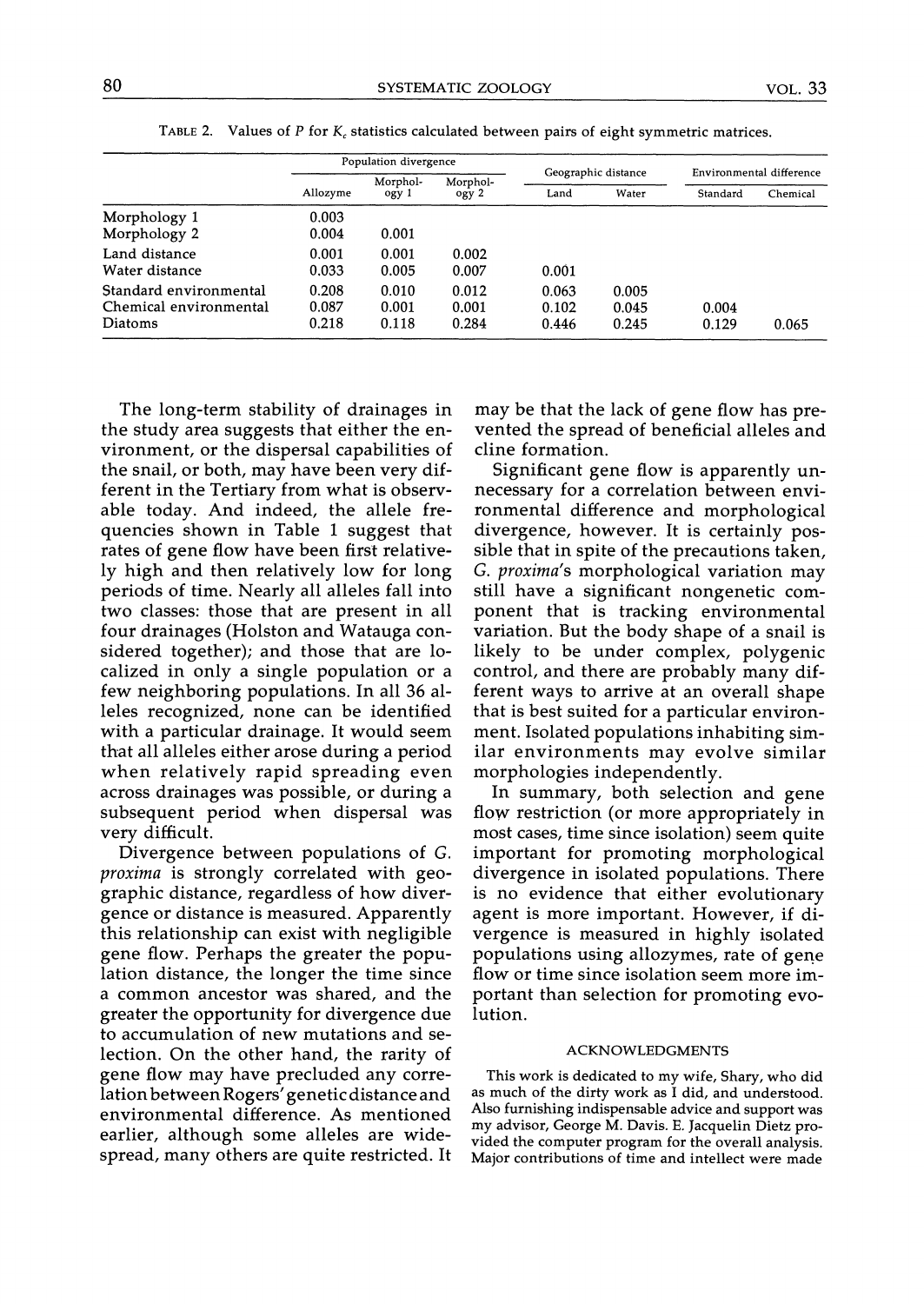by S. M. Chambers, S. Friant, J. Gillespie, R. Horwitz, C. W. Reimer, R. E. Ricklefs, T. Uzzell, and my father, R. T. Dillon, Sr. Also helpful were R. Burton, **A.** Davis, A. E. Dunham, J. T. Hack, R. Hershler, P. Kiry, R. Mahoney, R. R. Sokal, R. Thomas, R. C. Vrijenhoek, and my wife's family, the Bryans. Room and board on my field trips were provided by my grandparents, Mr. and Mrs. 0.D. Williams and Mrs. A. G. Dillon, and my aunt and uncle, Mr. and Mrs. V. Hubbard.

The University of Pennsylvania Department of Biology and the College of Charleston furnished computer time. The electrophoretic analyses were performed in the Laboratory of Molecular Genetics, Department of Malacology, Academy of Natural Sciences of Philadelphia. This work is based on a dissertation submitted to the University of Pennsylvania in partial fulfillment of the requirements for the Ph.D. degree. It was primarily supported by an NSF grant for improving doctoral dissertation research,

#### REFERENCES

- AMERICAN PUBLIC HEALTH ASSOCIATION, AMERICAN WATER WORKS ASSOCIATION, AND WATER POLLUTION relationships. Malacologia, 20:83-98. CONTROL FEDERATION. 1975. Standard methods for the examination of water and wastewater. Fourteenth edition. Am. Public Health Assoc., Washington, D.C.
- ATCHLEY, W. R., C. T. GASKINS, AND D. ANDERSON. 1976. Statistical properties of ratios. I. Empirical results. Syst. Zool., 25:137-148.
- AYALA,F. J., D. HEDGECOCK, G. S. ZUMWALT, AND J. W. VALENTINE. 1973. Genetic variation of *Tridacna maxima,* an ecological analogue of some unsuccessful evolutionary lineages. Evolution, 27:177-191.
- BLACKITH, R.E., AND R. A. REYMENT. 1971. Multivariate morphometrics. Academic Press, New York.
- BUSH, G. L., AND R. N. HUETTEL. 1972. Starch gel electrophoresis of tephritid proteins. A manual of techniques. International Biological Programme. Working group on fruit flies. Project phase I report. 56 pp.
- CHAMBERS, S. M. 1978. An electrophoretically detected sibling species of *"Goniobasis floridensis"* (Mesogastropoda: Pleuroceridae). Malacologia, 17:157- 162.
- CHAMBERS, S. M. 1980. Genetic divergence between populations of *Goniobasis* occupying different drainage systems. Malacologia, 20:63-81.
- CHAMBERS, S. M. 1982. Chromosomal evidence for parallel evolution of shell sculpture pattern in *Goniobasis.* Evolution, 36:113-120.
- COYNE,J. A,, W. F. EANES, J. A. M. RAMSHAW, AND R. K. KOEHN. 1979. Electrophoretic heterogeneity of a-glycerophosphate dehydrogenase among many species of *Drosophila.* Syst. Zool., 28:164-175.
- COYNE, J. A., AND A. A. FELTON. 1978. Genic heterogeneity of two alcohol dehydrogenase loci in *Drosophila pseudoobscura* and *Drosophila persimilis.* Genetics, 87:285-304.
- CRUTCHFIELD, P. J. 1966. Positive rheotaxis in *Goniobasis proxima.* Nautilus, 79:80-86.
- DAZO, B. C. 1965. The morphology and natural history of *Pleurocera acuta* and *Goniobasis livescens* (Gastropoda: Cerithiacea: Pleuroceridae). Malacologia, 3:l-80.
- DIETZ, E. J. 1983. Permutation tests for association between two distance matrices. Syst. Zool., 32:21- 26.
- DILLON, R. T., JR. 1982. The correlates of divergence in isolated populations of the freshwater snail, *Goniobasis proxima* (Say). Ph.D, dissertation, Univ. Pennsylvania, Philadelphia.
- DILLON, R. T., JR. 1984. What shall I measure on my snails? Allozyme data and multivariate analysis used to reduce the non-genetic component of morphological variance in *Goniobasis proxima.* Malacologia (in press).
- DILLON,R. T., JR., AND E. F. BENFIELD. 1982. The distribution of pulmonate snails in the New River of Virginia and North Carolina, U.S.A.: Interaction between alkalinity and stream drainage area. Freshwater Biol., 12:179-186.
- DILLON,R. T., JR., AND G. M. DAVIS. 1980. The *GOniobasis* of southern Virginia and northwestern North Carolina: Genetic and shell morphometric
- DOUGLAS, M. E., AND J. A. ENDLER. 1982. Quantitative matrix comparisons in ecological and evolutionary investigations. J. Theor. Biol., 99:777-795.
- ELWOOD, J. W., AND D. J. NELSON. 1972. Periphyton production and grazing rates in a stream measured with a <sup>32</sup>P balance method. Oikos, 23:295-303.
- ENDLER,J. A. 1977. Geographic variation, speciation, and clines. Princeton Univ. Press, Princeton, New Jersey.
- FELSENSTEIN, J. 1976. The theoretical population genetics of variable selection and migration. Annu. Rev. Genet., 10:253-280.
- FOIN, T. C. 1971. The distribution pattern of the freshwater prosobranch gastropod *Oxytrema proxi*ma (Say). J. Elisha Mitchell Sci. Soc., 87:1-10.
- FOIN, T. C., AND A. E. STIVEN. 1970. The relationship of environment size and population parameters in *Oxytrema proxima* (Say) (Gastropoda: Pleuroceridae). Oecologia (Ber1.),.5:74-84.
- FRANE, J., AND R. JENNRICH. 1981. Factor analysis. Pages 656-684 *in* BMDP. Biomedical computer programs (W. J. Dixon, ed.). Univ. California Press, Berkeley.
- GOODRICH, C. 1940. The Pleuroceridae of the Ohio River system. Occas. Pap. Mus. Zool. Univ. Michigan No. 417.
- GOODRICH, C.1942. The Pleuroceridae of the Atlantic coastal plain. Occas. Pap. Mus. Zool. Univ. Michigan No. 456.
- GOULD, S. J., AND R. F. JOHNSTON. 1972. Geographic variation. Annu. Rev. Ecol. Syst., 3:457-498.
- GURIES,R. P., AND F. T. LEDIG. 1982. Genetic diversity and population structure in pitch pine *(Pinus rigida* Mill.). Evolution, 36:387-402.
- HACK, J. T. 1969. The area, its geology: Cenozoic development of the southern Appalachians. Pages 1-17 *in* The distributional history of the biota of the southern Appalachians. Part I. Invertebrates (P.